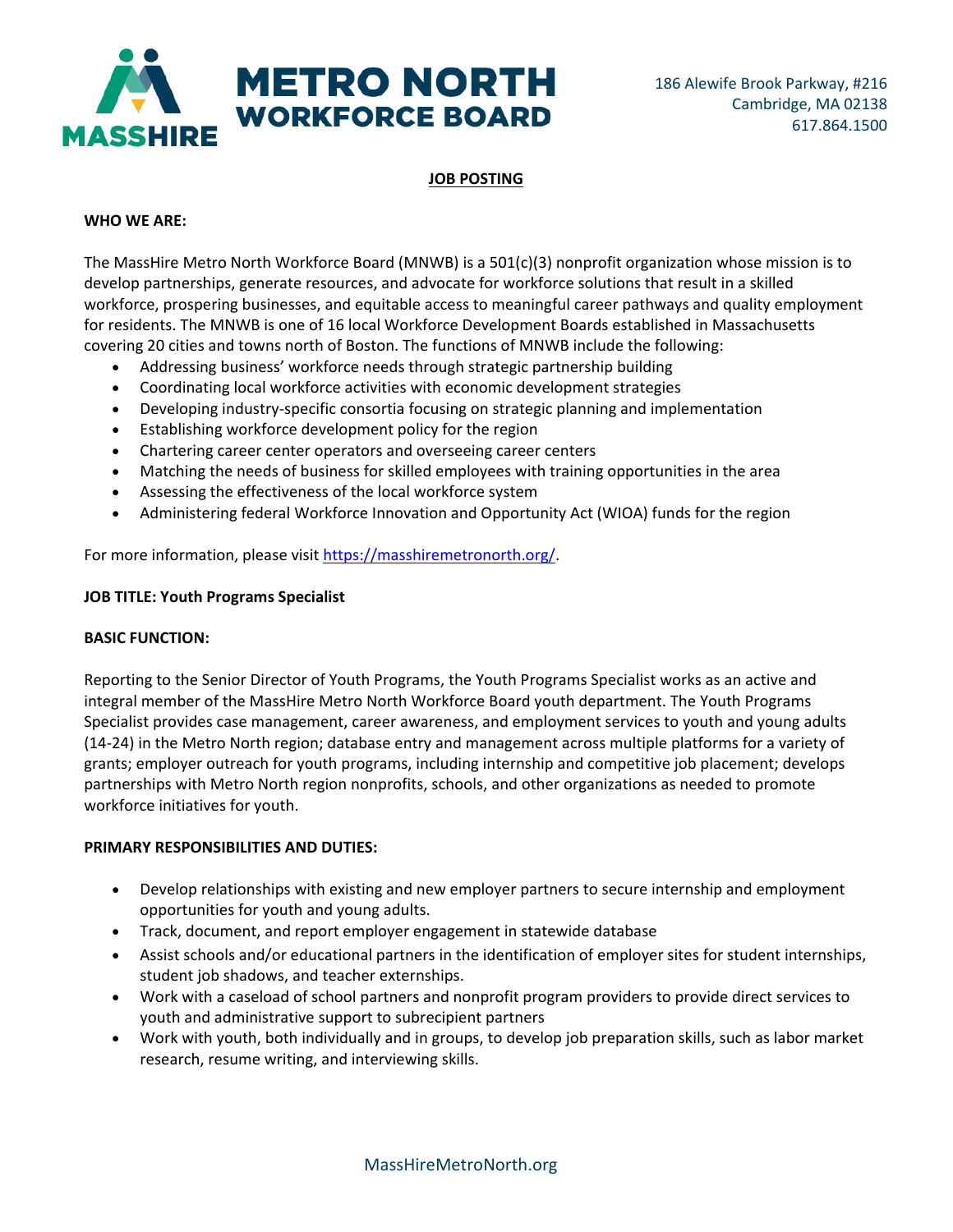

- Facilitate workshops to various audiences including schools, vendors, and youth groups. Topics may include work readiness, leadership, life skills, and other career-related skills.
- Conduct intake and assessment interviews with referred youth. Maintain ongoing contact with program participants and monitor progress toward completion of program requirements, providing individualized support as needed, including resource and referrals.
- Maintain timely and accurate records, case files, and database entries.
- Assist the Senior Director of Youth Programs in preparing reports as needed.
- Attend all meetings and trainings deemed necessary by the Senior Director of Youth Programs.
- Organize conferences, workshops, and events, in collaboration with school and community partners.
- The ability to travel, mostly within state.

## **DESIRED SKILLS/KNOWLEDGE/ABILITIES/COMPETENCIES:**

- Experience in employer engagement
- Excellent organizational skills
- Creative, problem-solving thinker
- Ability to manage multiple projects/tasks simultaneously
- Ability to work both independently as well as a member of a team
- Excellent written and oral communication skills
- Ability to provide culturally competent, trauma-informed services to diverse youth
- Ability to develop new partnerships and strengthen existing ones
- Demonstrated commitment to diversity, equity, inclusion and belonging
- Preferred language skills: Spanish, Portuguese, or Haitian Creole

### **EDUCATION/EXPERIENCE:**

Any combination of education and experience demonstrating sufficient competency to fulfill position duties and responsibilities.

### **SALARY AND BENEFITS**:

Starting salary \$51,000-\$56,100 per year. Excellent benefits including health care, dental, life insurance, shortterm and long-term disability, 403(b) retirement plan, holiday, sick and vacation time, parental leave, and flexible work arrangements.

### **TO APPLY:**

Send resume and cover letter outlining your experience and interest to [hr@MassHireMetroNorth.org.](mailto:hr@MassHireMetroNorth.org) No telephone calls please. Open until filled.

----